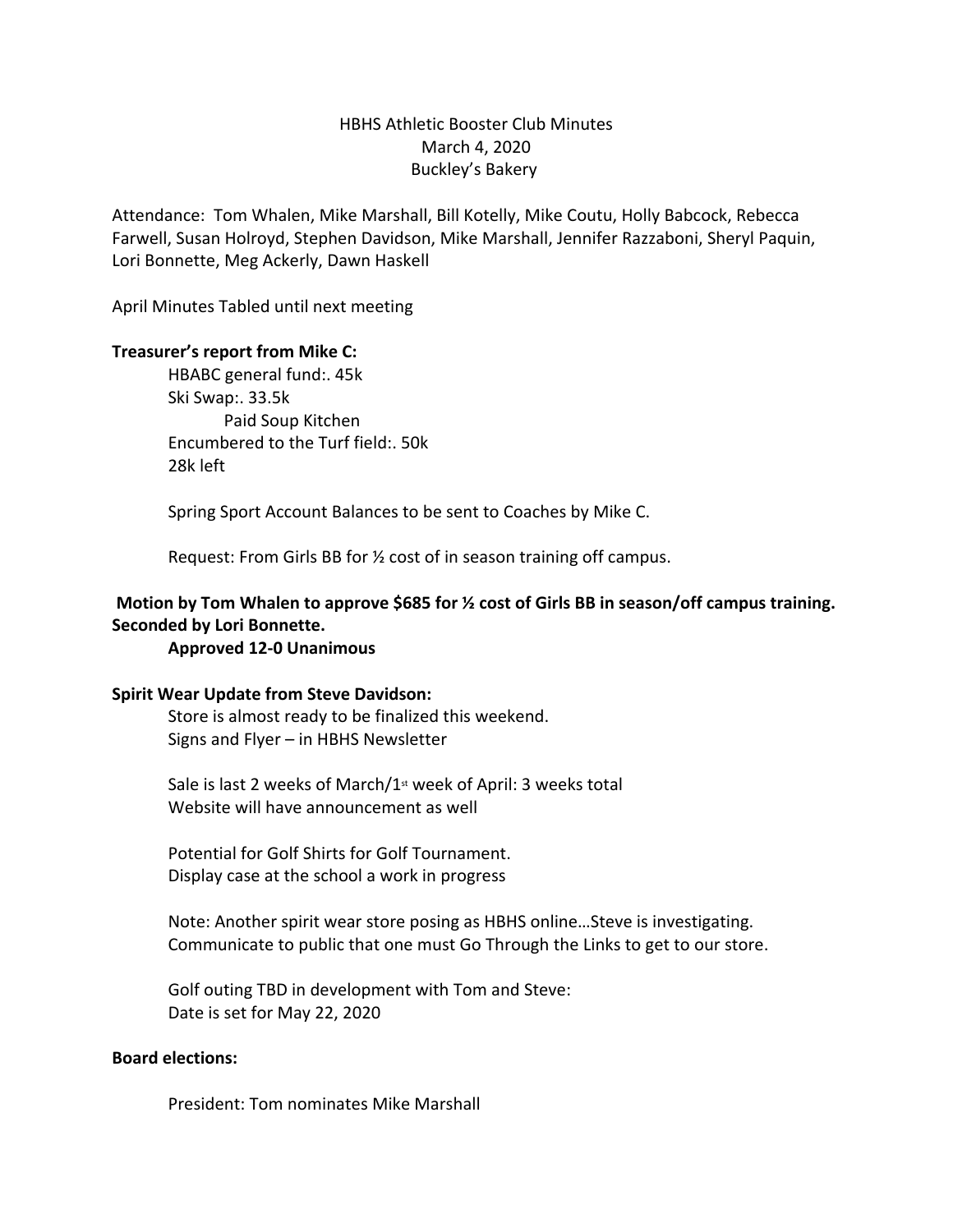Vice President: Vacant Treasurer: Mike Coutu agrees to one more term Asst. Treasurer: Jenn Razzaboni will continue Secretary: Holly Deurloo Babcock volunteers

# **Motion by Tom Whalen to accept the slate. Seconded by Mike. Approved 14-0**

Spring sports Coaches Meeting: 3/31/20 6pm Winter Sports Awards:. 3/25/20 6pm

Request from Baseball for 10 session at cages…HBABC to contribute ½.

# **Motion by Jenn Razzaboni to approve \$300 for Baseball request. Seconded by Susan. Approved: 14-0**

Request for New Computer for Assistant Treasurer for Quick Books, etc.

# **Motion by Tom Whalen to approve funding for HBABC laptop computer for up to \$500. Seconded by Holly. Approved 14-0**

Spring Team Parents as follows: Bill Kotelly – Track Becky Farwell – Boys Lax Jenn Razzaboni – Baseball

### **HB HELPS:**

April 5th Nashua Soup Kitchen Run Offer to Baseball, Track and Boys VB

# **NEED: HB Helps Committee Chair**

#### **New Business:**

Corn Hole Tournament: Fundraiser Saturday, May 30th Steve is researching and work with Brian on this Tents Food Trucks Security: police

Discussion with Steve regarding VP position

**Motion by Dawn Haskell to nominate Steve Davidson for VP position. Seconded by Susan H.**